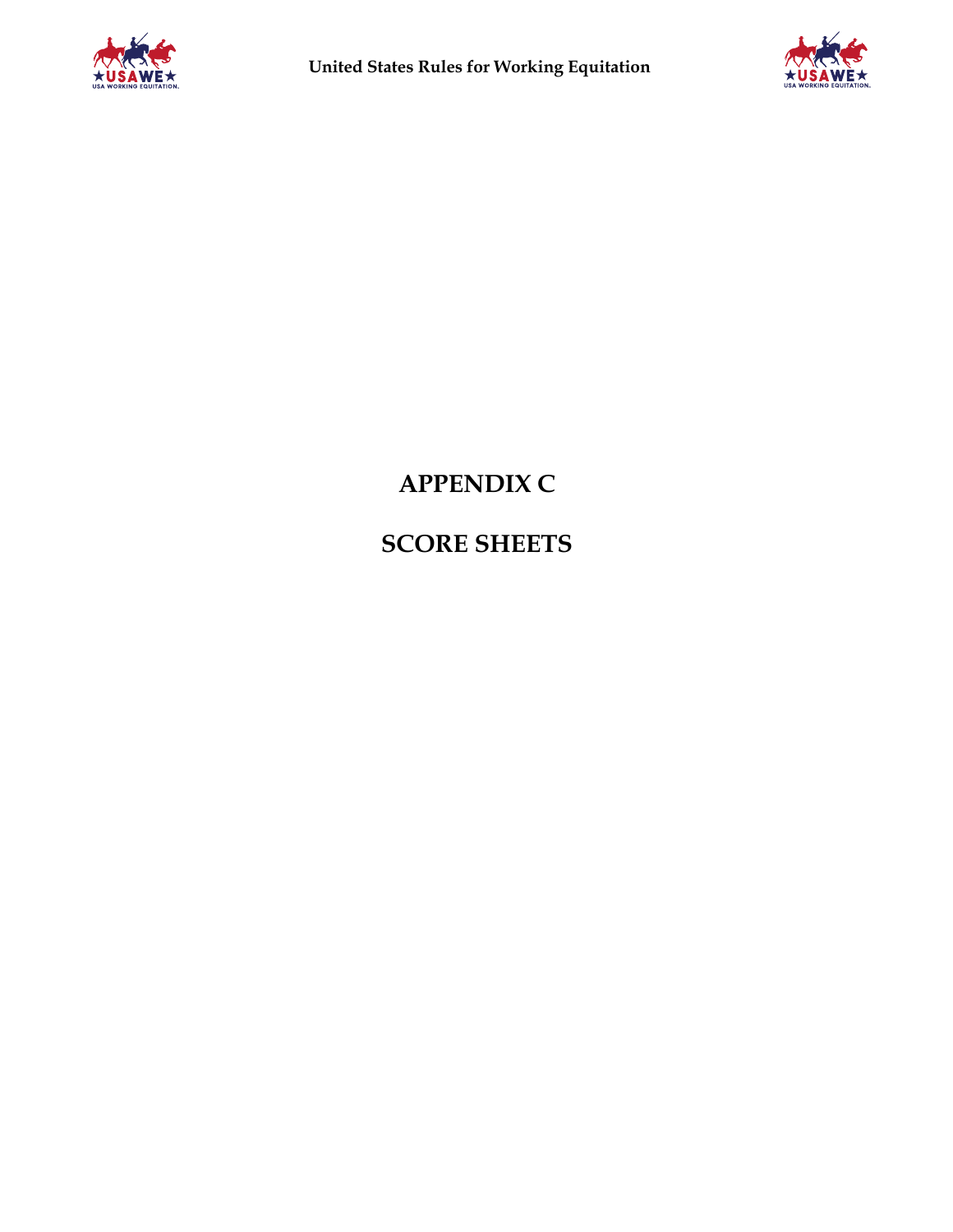

**United States Rules for Working Equitation**



# **EASE OF HANDLING TRIAL Score Sheet**

| Show                    | <u> 2000 - Johann Barnett, fransk politiker (d. 18</u>                                                                                                                                   |                               |                        |                    |              | Date _______________ Level _____________ Division ___________ Entry No. _________ |  |
|-------------------------|------------------------------------------------------------------------------------------------------------------------------------------------------------------------------------------|-------------------------------|------------------------|--------------------|--------------|-----------------------------------------------------------------------------------|--|
|                         |                                                                                                                                                                                          |                               |                        |                    |              |                                                                                   |  |
|                         |                                                                                                                                                                                          |                               |                        |                    |              |                                                                                   |  |
| No.                     | <b>Obstacle</b>                                                                                                                                                                          | <b>Score</b>                  |                        |                    |              | <b>Remarks</b>                                                                    |  |
| $\mathbf{1}$            |                                                                                                                                                                                          |                               |                        |                    |              |                                                                                   |  |
| $\overline{2}$          |                                                                                                                                                                                          |                               |                        |                    |              |                                                                                   |  |
| $\overline{\mathbf{3}}$ |                                                                                                                                                                                          |                               |                        |                    |              |                                                                                   |  |
| 4                       |                                                                                                                                                                                          |                               |                        |                    |              |                                                                                   |  |
| 5                       |                                                                                                                                                                                          |                               |                        |                    |              |                                                                                   |  |
| 6                       |                                                                                                                                                                                          |                               |                        |                    |              |                                                                                   |  |
| $\overline{\mathbf{z}}$ |                                                                                                                                                                                          |                               |                        |                    |              |                                                                                   |  |
| 8                       |                                                                                                                                                                                          |                               |                        |                    |              |                                                                                   |  |
| 9                       |                                                                                                                                                                                          |                               |                        |                    |              |                                                                                   |  |
| 10                      |                                                                                                                                                                                          |                               |                        |                    |              |                                                                                   |  |
| 11                      |                                                                                                                                                                                          |                               |                        |                    |              |                                                                                   |  |
| 12                      |                                                                                                                                                                                          |                               |                        |                    |              |                                                                                   |  |
| 13                      |                                                                                                                                                                                          |                               |                        |                    |              |                                                                                   |  |
| 14                      |                                                                                                                                                                                          |                               |                        |                    |              |                                                                                   |  |
| 15                      |                                                                                                                                                                                          |                               |                        |                    |              |                                                                                   |  |
|                         | <b>Obstacle Total</b>                                                                                                                                                                    |                               |                        |                    |              |                                                                                   |  |
|                         | <b>Collective Marks</b>                                                                                                                                                                  |                               | <b>Pts</b>             | <b>Coef</b>        | <b>Score</b> | <b>Remarks</b>                                                                    |  |
|                         | Transitions; Navigation: Crisp, accurate, uphill<br>transitions between gaits. Effective course lines, correct<br>leads and bend for course lines. Prescribed gait<br>between obstacles. |                               |                        | 2                  |              |                                                                                   |  |
|                         | Gaits: Correctness, freedom and regularity                                                                                                                                               |                               |                        | $\mathbf{1}$       |              |                                                                                   |  |
|                         | Impulsion: Desire to move forward; elasticity of steps.<br>Suppleness of back. Engagement of hindquarters.                                                                               |                               |                        | 1                  |              |                                                                                   |  |
|                         | Submission: Willing cooperation, harmony, attention                                                                                                                                      |                               |                        |                    |              |                                                                                   |  |
|                         | and confidence, acceptance of contact, straightness,<br>lightness, ease of movement.                                                                                                     |                               |                        | 1                  |              |                                                                                   |  |
|                         | Rider and Presentation: Position and seat; correct use<br>of aids; effectiveness of aids. Completeness and                                                                               |                               |                        | 1                  |              |                                                                                   |  |
|                         | appropriateness of tack and attire.                                                                                                                                                      |                               |                        |                    |              |                                                                                   |  |
| Penalty tally           |                                                                                                                                                                                          | <b>Collective Marks Total</b> |                        |                    |              |                                                                                   |  |
|                         | Failure to salute<br>Outside assistance (L1-L5)                                                                                                                                          |                               | <b>Obstacle Total</b>  |                    |              |                                                                                   |  |
|                         | Stroking horse's neck (L6/L7)                                                                                                                                                            |                               | <b>Minus Penalties</b> |                    |              | <b>Total Possible Points</b><br>(No. of obstacles $x 10 + 60$ )                   |  |
|                         |                                                                                                                                                                                          |                               |                        | <b>Total Score</b> |              | <b>Final Score %</b><br>(total score / total possible points)                     |  |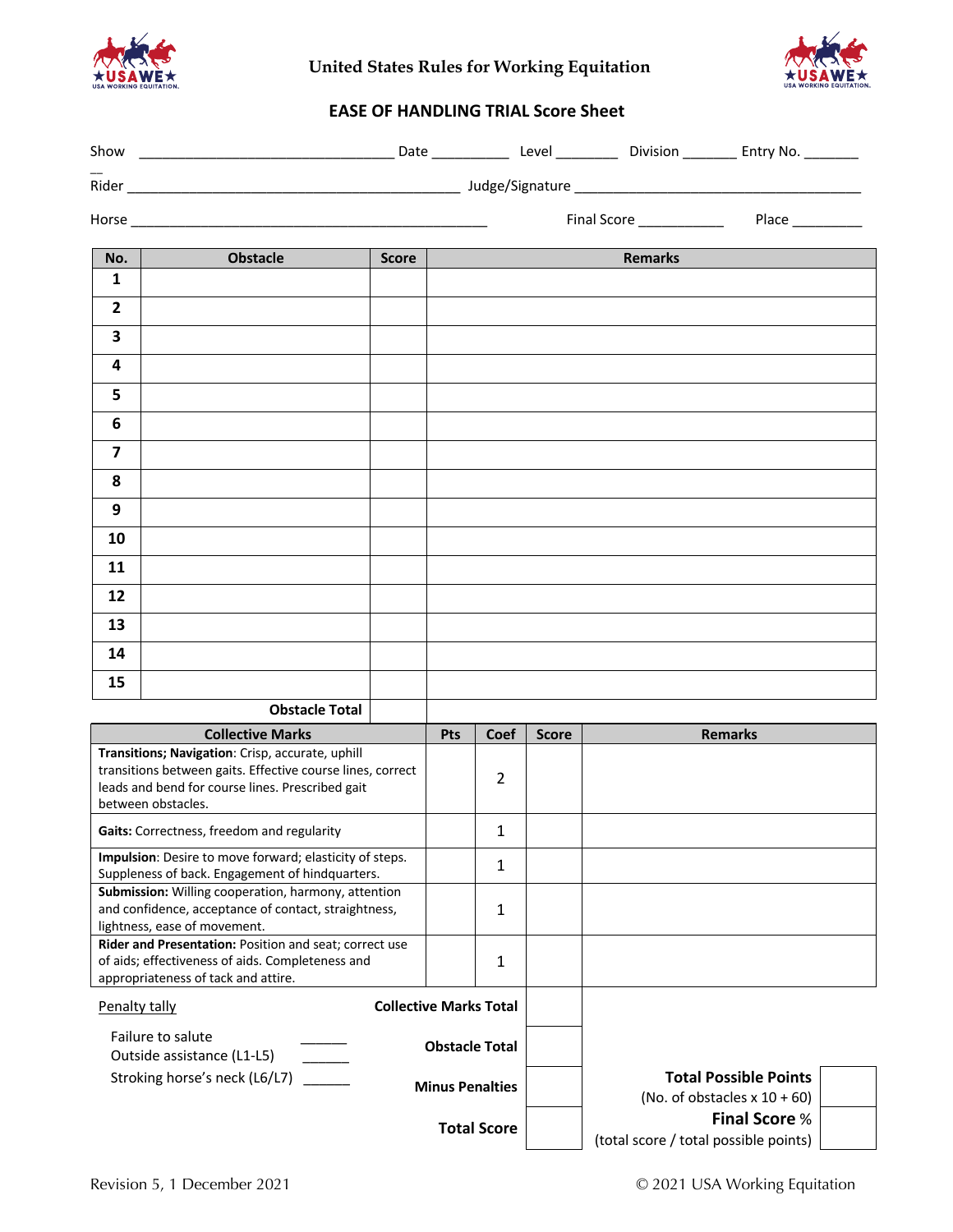



## **SPEED TRIAL Score Sheet**

|                     | Show <u>and the state of the state of the state of the state of the state of the state of the state of the state of the state of the state of the state of the state of the state of the state of the state of the state of the </u> |              |                |                |                |                |                |                 |   |                                           |    |    |    |    |    |    | Date _____________ Judge _____________________________Level ______________ Division ______________ |                       | Sheet $\_\$ of $\_\_$ |       |
|---------------------|--------------------------------------------------------------------------------------------------------------------------------------------------------------------------------------------------------------------------------------|--------------|----------------|----------------|----------------|----------------|----------------|-----------------|---|-------------------------------------------|----|----|----|----|----|----|----------------------------------------------------------------------------------------------------|-----------------------|-----------------------|-------|
|                     |                                                                                                                                                                                                                                      |              |                |                |                |                |                |                 |   |                                           |    |    |    |    |    |    |                                                                                                    |                       |                       |       |
|                     |                                                                                                                                                                                                                                      | $\mathbf{1}$ | $\overline{2}$ | $\overline{3}$ | $\overline{4}$ | 5 <sub>1</sub> | 6 <sup>1</sup> | $7\overline{ }$ | 8 | <b>Obstacle Penalties/Bonus Time</b><br>9 | 10 | 11 | 12 | 13 | 14 | 15 |                                                                                                    | Penalty               |                       |       |
| <b>Entry</b><br>No. | Horse/Rider                                                                                                                                                                                                                          |              |                |                |                |                |                |                 |   |                                           |    |    |    |    |    |    | <b>Elapsed</b><br>Time*                                                                            | -Bonus<br><b>Time</b> | Final<br>Time*        | Place |
|                     |                                                                                                                                                                                                                                      |              |                |                |                |                |                |                 |   |                                           |    |    |    |    |    |    |                                                                                                    |                       |                       |       |
|                     |                                                                                                                                                                                                                                      |              |                |                |                |                |                |                 |   |                                           |    |    |    |    |    |    |                                                                                                    |                       |                       |       |
|                     |                                                                                                                                                                                                                                      |              |                |                |                |                |                |                 |   |                                           |    |    |    |    |    |    |                                                                                                    |                       |                       |       |
|                     |                                                                                                                                                                                                                                      |              |                |                |                |                |                |                 |   |                                           |    |    |    |    |    |    |                                                                                                    |                       |                       |       |
|                     |                                                                                                                                                                                                                                      |              |                |                |                |                |                |                 |   |                                           |    |    |    |    |    |    |                                                                                                    |                       |                       |       |
|                     |                                                                                                                                                                                                                                      |              |                |                |                |                |                |                 |   |                                           |    |    |    |    |    |    |                                                                                                    |                       |                       |       |
|                     |                                                                                                                                                                                                                                      |              |                |                |                |                |                |                 |   |                                           |    |    |    |    |    |    |                                                                                                    |                       |                       |       |
|                     |                                                                                                                                                                                                                                      |              |                |                |                |                |                |                 |   |                                           |    |    |    |    |    |    |                                                                                                    |                       |                       |       |
|                     |                                                                                                                                                                                                                                      |              |                |                |                |                |                |                 |   |                                           |    |    |    |    |    |    |                                                                                                    |                       |                       |       |
|                     |                                                                                                                                                                                                                                      |              |                |                |                |                |                |                 |   |                                           |    |    |    |    |    |    |                                                                                                    |                       |                       |       |

\*Time to 100ths of a second.

| <b>Course Event</b>                                                      | Time (sec) | <b>Course Event</b>                                             | Time (sec) |
|--------------------------------------------------------------------------|------------|-----------------------------------------------------------------|------------|
| Placing the tip end of pole in the drum                                  | +5         | Knocking over drum and pole stays in                            | $+10$      |
| Skewering ring with the butt end of the pole                             | $+5$       | Failure to latch gate in proper portion of obstacle             | $+30$      |
| Any leg stepping over side pass pole (each leg)                          | $+5$       | Dropping and failing to replace gate                            | $+30$      |
| Touching horse in front of reins (L6/L7, two times max, each occurrence) | $+5$       | L2/L3 riders dropping and failing to replace part of obstacle   | $+30$      |
| Failure to salute Judge                                                  | $+10$      | L2/L3 after 3 refusals with permission of Judge                 | $+30$      |
| Outside assistance (L2 thru L5)                                          | $+10$      |                                                                 |            |
| Knocking over/dislodging any part of an obstacle performed               | $+10$      | Spearing ring and getting it correctly placed with pole in drum | $-10$      |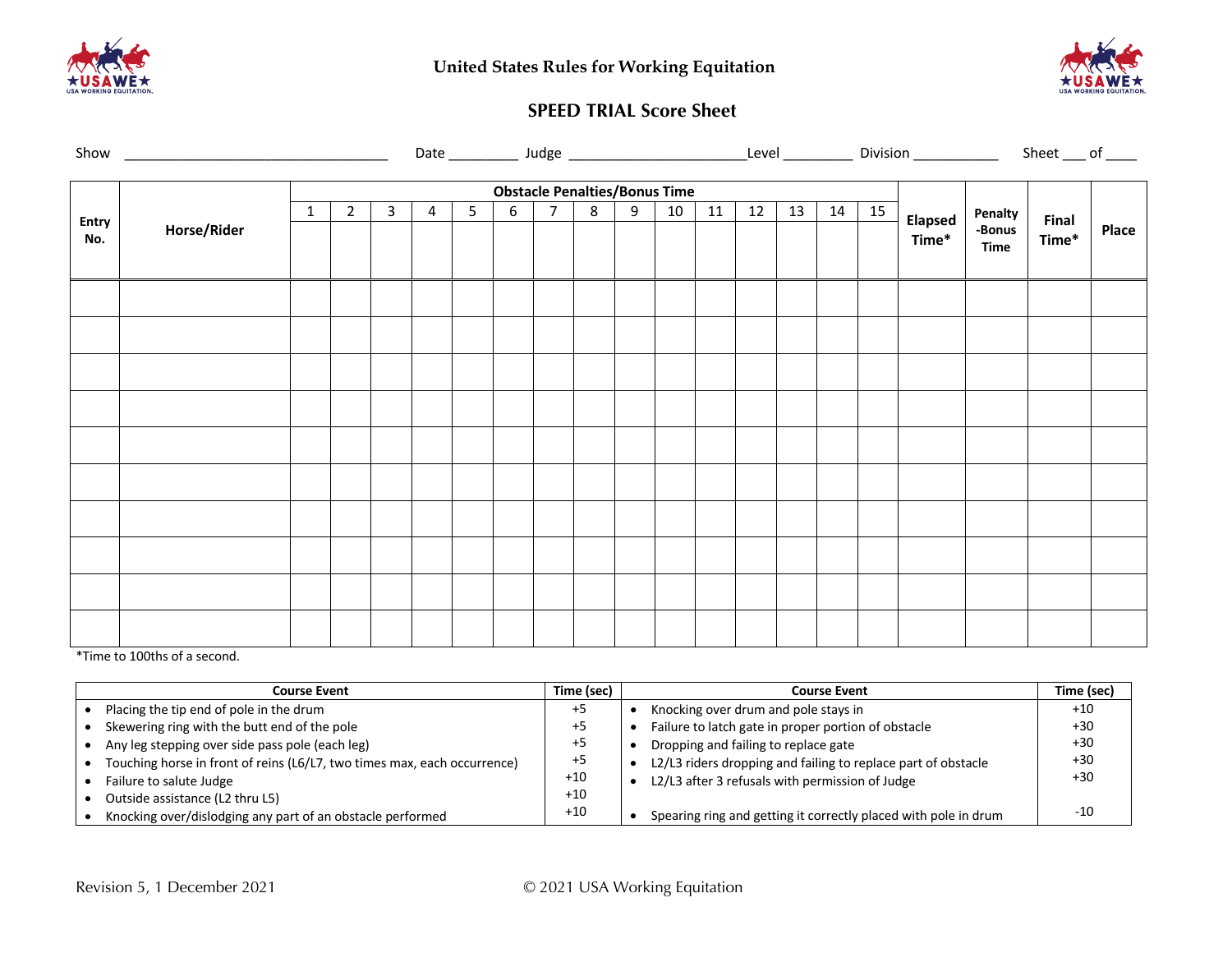



# **CATTLE TRIAL – INDIVIDUAL Scoresheet**

|  | Show |  | .<br>7711 | ۹σρ<br>''' | AYA | Jivision | `haat<br>ור |
|--|------|--|-----------|------------|-----|----------|-------------|
|--|------|--|-----------|------------|-----|----------|-------------|

| No. | Rider | Horse | No. of<br><b>Penalties</b> | Penalty<br><b>Time</b> | Elapsed<br>Time | <b>Final Time</b> | Place |
|-----|-------|-------|----------------------------|------------------------|-----------------|-------------------|-------|
|     |       |       |                            |                        |                 |                   |       |
|     |       |       |                            |                        |                 |                   |       |
|     |       |       |                            |                        |                 |                   |       |
|     |       |       |                            |                        |                 |                   |       |
|     |       |       |                            |                        |                 |                   |       |
|     |       |       |                            |                        |                 |                   |       |
|     |       |       |                            |                        |                 |                   |       |
|     |       |       |                            |                        |                 |                   |       |
|     |       |       |                            |                        |                 |                   |       |
|     |       |       |                            |                        |                 |                   |       |
|     |       |       |                            |                        |                 |                   |       |
|     |       |       |                            |                        |                 |                   |       |
|     |       |       |                            |                        |                 |                   |       |
|     |       |       |                            |                        |                 |                   |       |
|     |       |       |                            |                        |                 |                   |       |

| Penalties (+10 each occurrence)    | <b>Disqualifications:</b>                                 |                                                |
|------------------------------------|-----------------------------------------------------------|------------------------------------------------|
| Failure to salute Judge            | Rider crosses foul line before Judge has given permission | • Roughing                                     |
| Wrong cow crosses foul line        | Team member crosses the foul line before the rider        | • Contact with cattle (hands, feet, equipment) |
| Team member's horse into herd zone | Team member in herd zone and helps rider                  | • Endangering horse, rider, ground person      |
| Outside assistance                 | Herd cows in penning zone and cow is penned when clock    | • Attempt to work cattle on foot               |
|                                    | stops                                                     | • Any signs of injury or blood                 |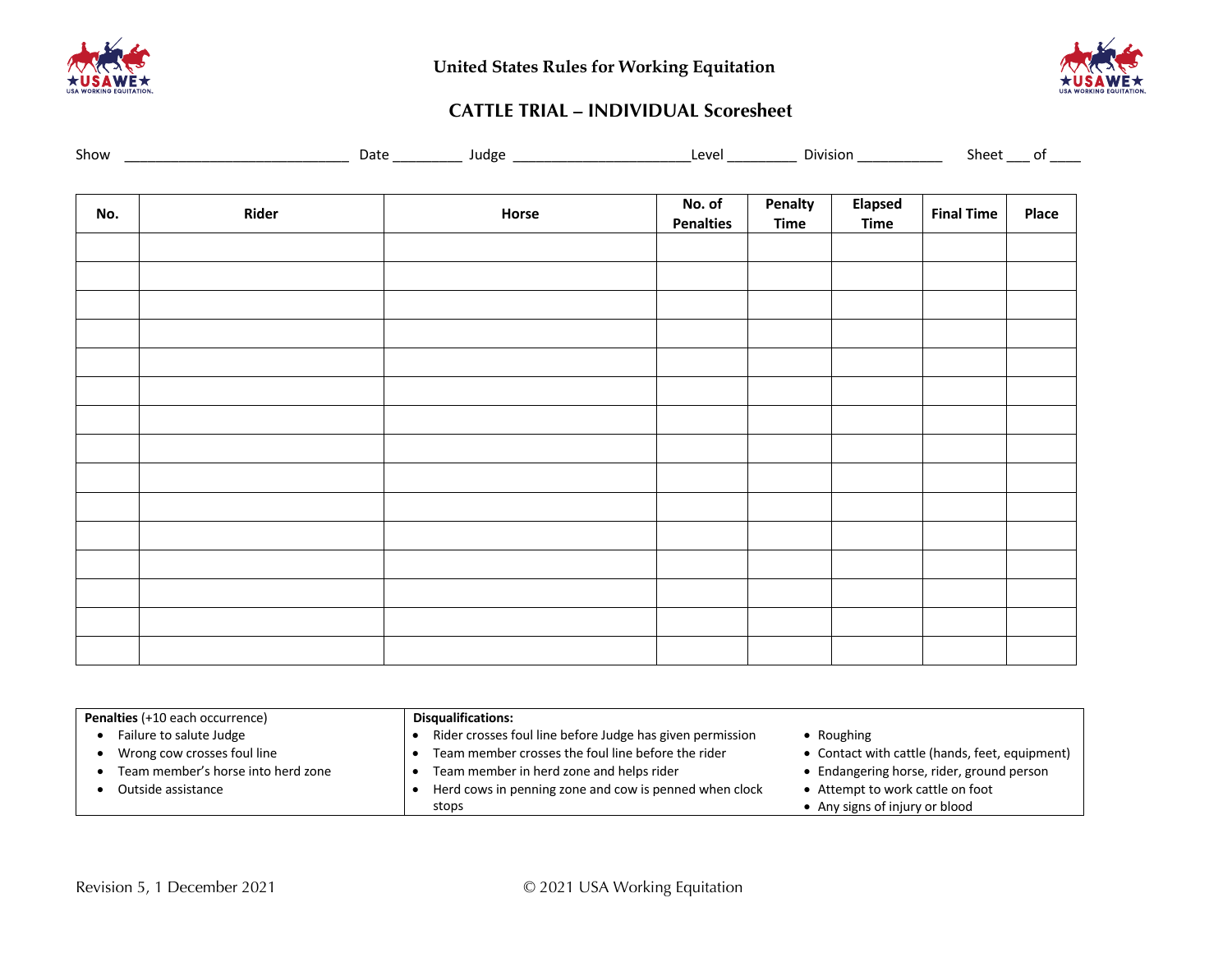



# **CATTLE TRIAL – TEAM Scoresheet**

| Show |  | Date | <b>Juagr</b> | NC. | sheet |  |
|------|--|------|--------------|-----|-------|--|
|------|--|------|--------------|-----|-------|--|

| Team No./<br>Name | <b>Rider No./Name</b> | Horse | No. of<br><b>Penalties</b> | Penalty<br><b>Time</b> | Elapsed<br><b>Time</b> | <b>Final Time</b> | Rider<br>Place | Rider<br><b>Points</b> | <b>TEAM</b><br><b>PLACE</b> |
|-------------------|-----------------------|-------|----------------------------|------------------------|------------------------|-------------------|----------------|------------------------|-----------------------------|
|                   |                       |       |                            |                        |                        |                   |                |                        |                             |
|                   |                       |       |                            |                        |                        |                   |                |                        |                             |
|                   |                       |       |                            |                        |                        |                   |                |                        |                             |
|                   |                       |       |                            |                        |                        |                   |                |                        |                             |
|                   |                       |       |                            |                        |                        |                   | ___________    |                        |                             |

**TEAM POINTS**

| <b>Rider No./Name</b> | Horse | No. of<br><b>Penalties</b> | Penalty<br>Time | Elapsed<br><b>Time</b> | <b>Final Time</b> | <b>Rider</b><br>Place | Rider<br><b>Points</b> | <b>TEAM</b><br><b>PLACE</b> |
|-----------------------|-------|----------------------------|-----------------|------------------------|-------------------|-----------------------|------------------------|-----------------------------|
|                       |       |                            |                 |                        |                   |                       |                        |                             |
|                       |       |                            |                 |                        |                   |                       |                        |                             |
|                       |       |                            |                 |                        |                   |                       |                        |                             |
|                       |       |                            |                 |                        |                   |                       |                        |                             |
|                       |       |                            |                 |                        |                   |                       |                        |                             |

**TEAM POINTS**

| Team No./<br>Name  | <b>Rider No./Name</b> | Horse | No. of<br><b>Penalties</b> | Penalty<br><b>Time</b> | Elapsed<br><b>Time</b> | <b>Final Time</b> | Rider<br>Place | Rider<br><b>Points</b> | <b>TEAM</b><br><b>PLACE</b> |
|--------------------|-----------------------|-------|----------------------------|------------------------|------------------------|-------------------|----------------|------------------------|-----------------------------|
|                    |                       |       |                            |                        |                        |                   |                |                        |                             |
|                    |                       |       |                            |                        |                        |                   |                |                        |                             |
|                    |                       |       |                            |                        |                        |                   |                |                        |                             |
|                    |                       |       |                            |                        |                        |                   |                |                        |                             |
| <b>TEAM POINTS</b> |                       |       |                            |                        |                        |                   |                |                        |                             |

| Penalties (+10 each occurrence)  | <b>Disqualifications:</b>                                                 |                                                                |
|----------------------------------|---------------------------------------------------------------------------|----------------------------------------------------------------|
| Failure to salute Judge          | Rider crosses foul line before Judge has given permission<br>Roughing     | • Endangering horse, rider, ground person                      |
| Wrong cow crosses foul line      | Team member crosses the foul line before the rider<br>Contact with cattle | • Attempt to work cattle on foot                               |
| Outside assistance               | (hands, feet, equipment)<br>Team members in herd zone and helps rider     | • Any signs of injury or blood                                 |
| Team member's horse in herd zone |                                                                           | • Herd cows in penning zone and cow is penned when clock stops |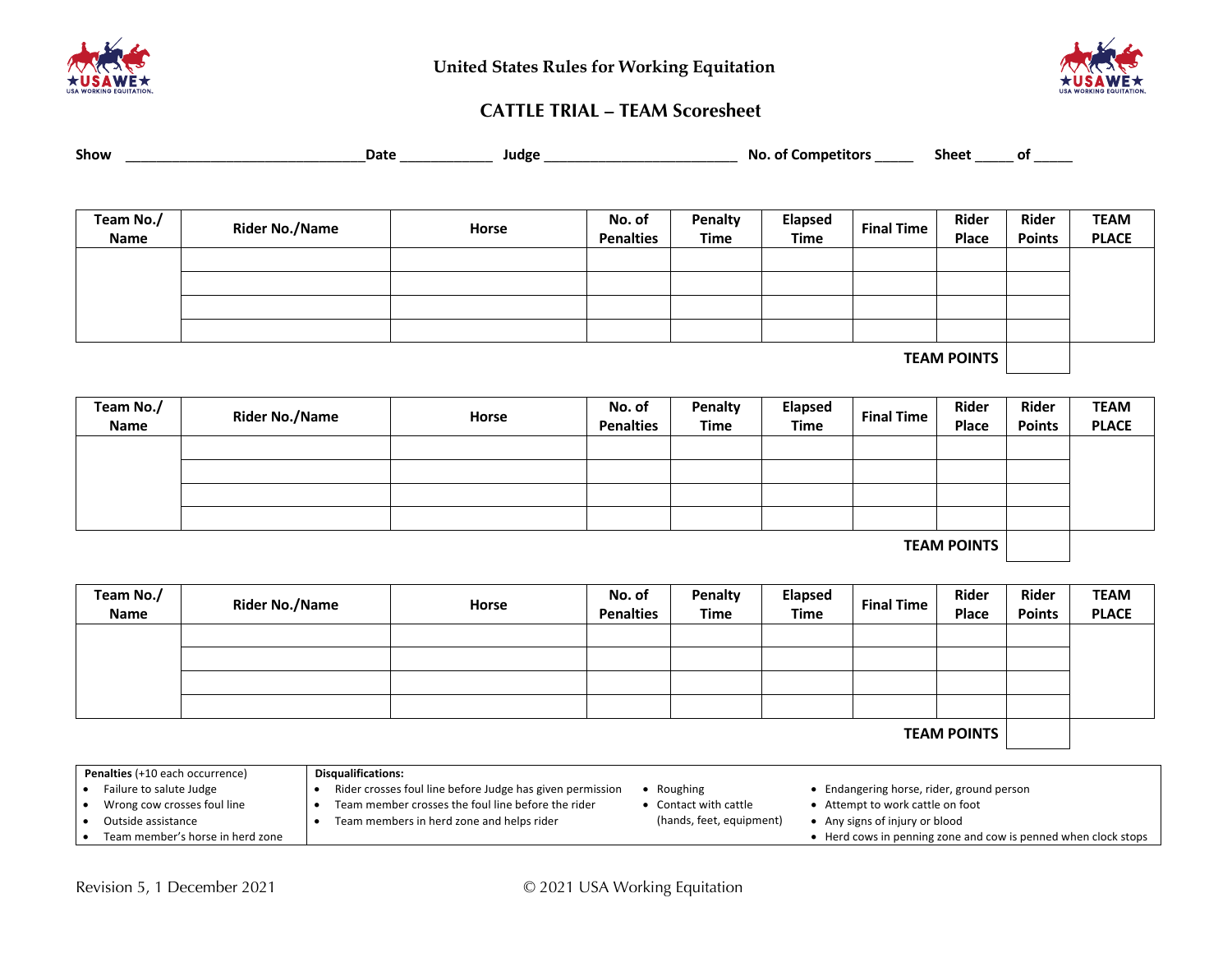

**United States Rules for Working Equitation**



## **FINAL COMPETITION PLACEMENT -- INDIVIDUAL**

| Show                   |                         |              |              | Level/Division___________ |              | No. of Competitors ______ |       | Sheet $\_\_$ of $\_\_$ |
|------------------------|-------------------------|--------------|--------------|---------------------------|--------------|---------------------------|-------|------------------------|
|                        |                         | Horse        | Horse        | Horse                     | Horse        | Horse                     | Horse | <b>Horse</b>           |
| Official's<br>Approval |                         | <b>Rider</b> | <b>Rider</b> | Rider                     | <b>Rider</b> | Rider                     | Rider | <b>Rider</b>           |
|                        | <b>Dressage</b>         |              |              |                           |              |                           |       |                        |
|                        | Percentage              |              |              |                           |              |                           |       |                        |
|                        | <b>Total Coll Marks</b> |              |              |                           |              |                           |       |                        |
|                        | Place                   |              |              |                           |              |                           |       |                        |
|                        | Points                  |              |              |                           |              |                           |       |                        |
|                        | <b>Ease of Handling</b> |              |              |                           |              |                           |       |                        |
|                        | Percentage              |              |              |                           |              |                           |       |                        |
|                        | <b>Total Coll Marks</b> |              |              |                           |              |                           |       |                        |
|                        | Total No. of 0's        |              |              |                           |              |                           |       |                        |
|                        | Place                   |              |              |                           |              |                           |       |                        |
|                        | Points                  |              |              |                           |              |                           |       |                        |
|                        | Dress./EOH Avg %        |              |              |                           |              |                           |       |                        |
|                        | <b>Speed</b>            |              |              |                           |              |                           |       |                        |
|                        | <b>Elapsed Time</b>     |              |              |                           |              |                           |       |                        |
|                        | Penalty/Bonus           |              |              |                           |              |                           |       |                        |
|                        | Final Time              |              |              |                           |              |                           |       |                        |
|                        | Place                   |              |              |                           |              |                           |       |                        |
|                        | Points                  |              |              |                           |              |                           |       |                        |
|                        | <b>TOTAL POINTS</b>     |              |              |                           |              |                           |       |                        |
|                        | No. of DQs              |              |              |                           |              |                           |       |                        |
|                        | No. of Scratches        |              |              |                           |              |                           |       |                        |
|                        | <b>FINAL PLACING</b>    |              |              |                           |              |                           |       |                        |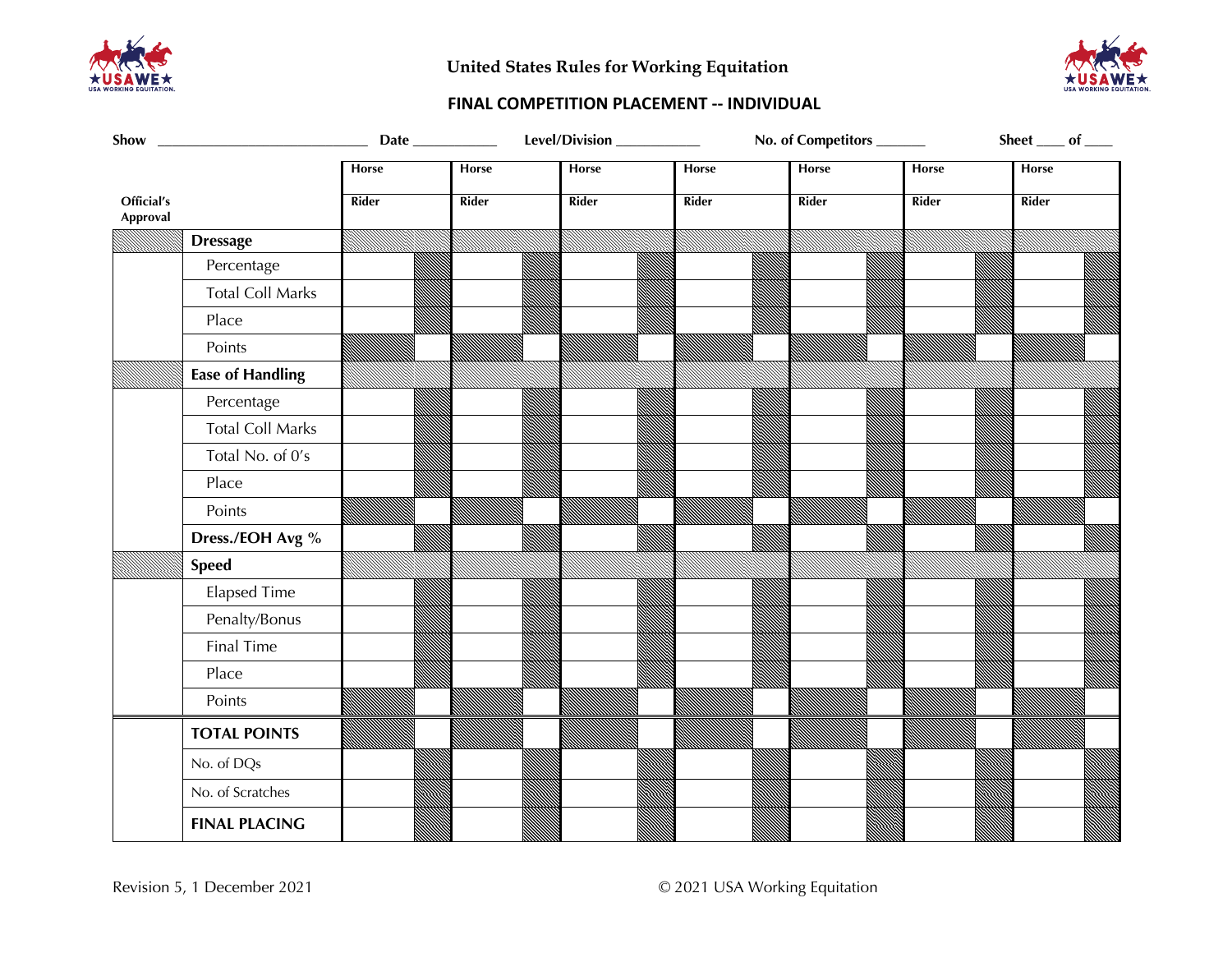

**United States Rules for Working Equitation**



#### **FINAL COMPETITION PLACEMENT – TEAM**

| <b>Show</b> | Date | ء اهي.<br>lud<br>. | otal<br>N <sub>0</sub> .<br>Lompetitor <sup>.</sup> | Sheet | Оl |
|-------------|------|--------------------|-----------------------------------------------------|-------|----|
|             |      |                    |                                                     |       |    |

*Include ONLY TOP 3 rider scores per team for each trial. Determine overall points and placement for all competitors for each trial. Teams are placed by total points earned by team members.*

|             | <b>Rider</b> | Horse | <b>Dressage</b> |              |            | <b>EOH</b> |              |            | <b>Speed</b>         |              |            | <b>TOTAL</b>                 | <b>TEAM</b>  |
|-------------|--------------|-------|-----------------|--------------|------------|------------|--------------|------------|----------------------|--------------|------------|------------------------------|--------------|
| <b>Team</b> |              |       | $\%$            | <b>Place</b> | <b>Pts</b> | $\%$       | <b>Place</b> | <b>Pts</b> | Final<br><b>Time</b> | <b>Place</b> | <b>Pts</b> | <b>TEAM</b><br><b>POINTS</b> | <b>PLACE</b> |
|             |              |       |                 |              |            |            |              |            |                      |              |            |                              |              |
|             |              |       |                 |              |            |            |              |            |                      |              |            |                              |              |
|             |              |       |                 |              |            |            |              |            |                      |              |            |                              |              |
|             |              |       |                 |              |            |            |              |            |                      |              |            |                              |              |
| Total top 3 |              |       |                 |              |            |            | Total top 3  |            |                      | Total top 3  |            |                              |              |

|             | <b>Rider</b> | <b>Horse</b> | <b>Dressage</b> |              |            | <b>EOH</b>  |              |            | <b>Speed</b>                |              |            | <b>TOTAL</b>                 | <b>TEAM</b>  |
|-------------|--------------|--------------|-----------------|--------------|------------|-------------|--------------|------------|-----------------------------|--------------|------------|------------------------------|--------------|
| <b>Team</b> |              |              | $\%$            | <b>Place</b> | <b>Pts</b> | $\%$        | <b>Place</b> | <b>Pts</b> | <b>Final</b><br><b>Time</b> | <b>Place</b> | <b>Pts</b> | <b>TEAM</b><br><b>POINTS</b> | <b>PLACE</b> |
|             |              |              |                 |              |            |             |              |            |                             |              |            |                              |              |
|             |              |              |                 |              |            |             |              |            |                             |              |            |                              |              |
|             |              |              |                 |              |            |             |              |            |                             |              |            |                              |              |
|             |              |              |                 |              |            |             |              |            |                             |              |            |                              |              |
|             |              |              |                 |              |            |             |              |            |                             |              |            |                              |              |
| Total top 3 |              |              |                 |              |            | Total top 3 |              |            | Total top 3                 |              |            |                              |              |

|      | <b>Rider</b> |       | <b>Dressage</b> |              |            | <b>EOH</b> |              |            |                             | <b>Speed</b> | <b>TOTAL</b> | <b>TEAM</b>                  |              |
|------|--------------|-------|-----------------|--------------|------------|------------|--------------|------------|-----------------------------|--------------|--------------|------------------------------|--------------|
| Team |              | Horse | $\%$            | <b>Place</b> | <b>Pts</b> | $\%$       | <b>Place</b> | <b>Pts</b> | <b>Final</b><br><b>Time</b> | <b>Place</b> | <b>Pts</b>   | <b>TEAM</b><br><b>POINTS</b> | <b>PLACE</b> |
|      |              |       |                 |              |            |            |              |            |                             |              |              |                              |              |
|      |              |       |                 |              |            |            |              |            |                             |              |              |                              |              |
|      |              |       |                 |              |            |            |              |            |                             |              |              |                              |              |
|      |              |       |                 |              |            |            |              |            |                             |              |              |                              |              |
|      |              |       |                 |              |            |            |              |            |                             |              |              |                              |              |
|      |              |       |                 | Total top 3  |            |            | Total top 3  |            |                             | Total top 3  |              |                              |              |